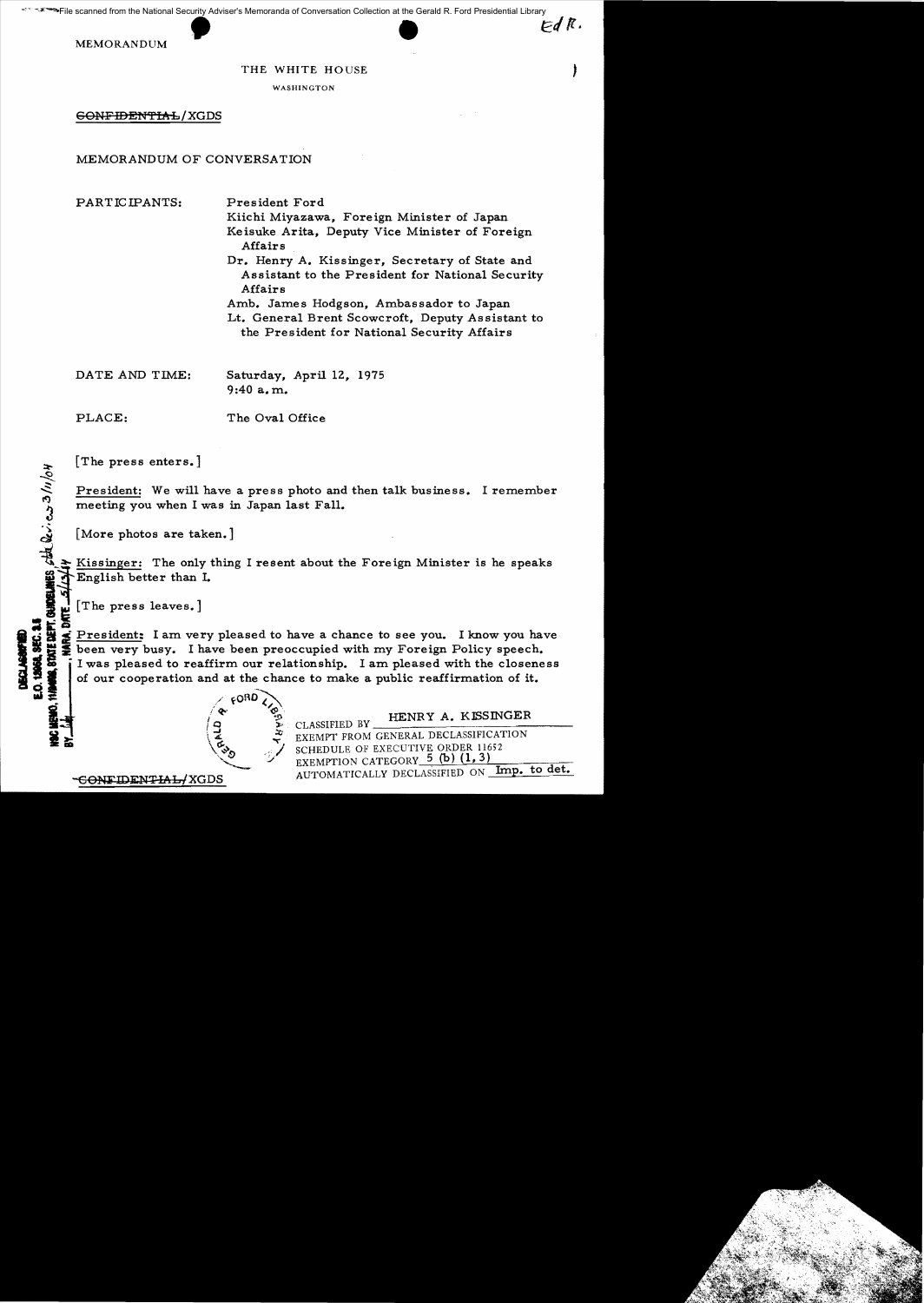## -GON<del>FIDENTIAL</del>/XGDS 2.

Henry spoke to me of the possibility that the Prime Minister might be able to come the first week in August. That would be another chance for us to reaffirm our relationship.

Miyazawa: I am very pleased you could receive me at this busy time. I have had many talks with Secretary Kissinger and at the State Department. We heard your speech and read the text carefully. We have been reassured of your willingness to join with Japan in the cause of peace and your reassurance just now.

We have a message from the Emperor and Empress: They recall with great pleasure their meeting with you last November and are looking forward to their meeting with you and Mrs. Ford and the American people this Fall.

Prime Minister Miki said the first week in August may be the'besttime. Secretary Kissinger indicated agreement so we will go through diplomatic channels.

Ambassador Hodgson has very ably and wisely represented the United States in Japan. He is held very high in Japanese society, as was' his predeeessor, Mr. Ingersoll.

President: It was a thrill for me and a great opportunity to meet the Emperor and Empress. I enjoyed our opportunity to talk at the various functions. I am looking looking forward to greeting Prime Minister Miki. We didn't have much chance last Fall to talk. Early August is a good time and I am looking forward to deepening our relationship. It is important in developing further our cooperation for the peace and unity of the Pacific. The relationship between us is a good example of such a relationship's observance in the world.

Miyazawa: At the time of your visit, it was a time of instability, and Mr. Miki didn't get the kind of chance he would have liked. He looks forward to renewing contact.

President: I am glad to hear your views of Ambassador Hodgson. My only problem is he is too good on the golf course.



GONFIDENTIAL/XGDS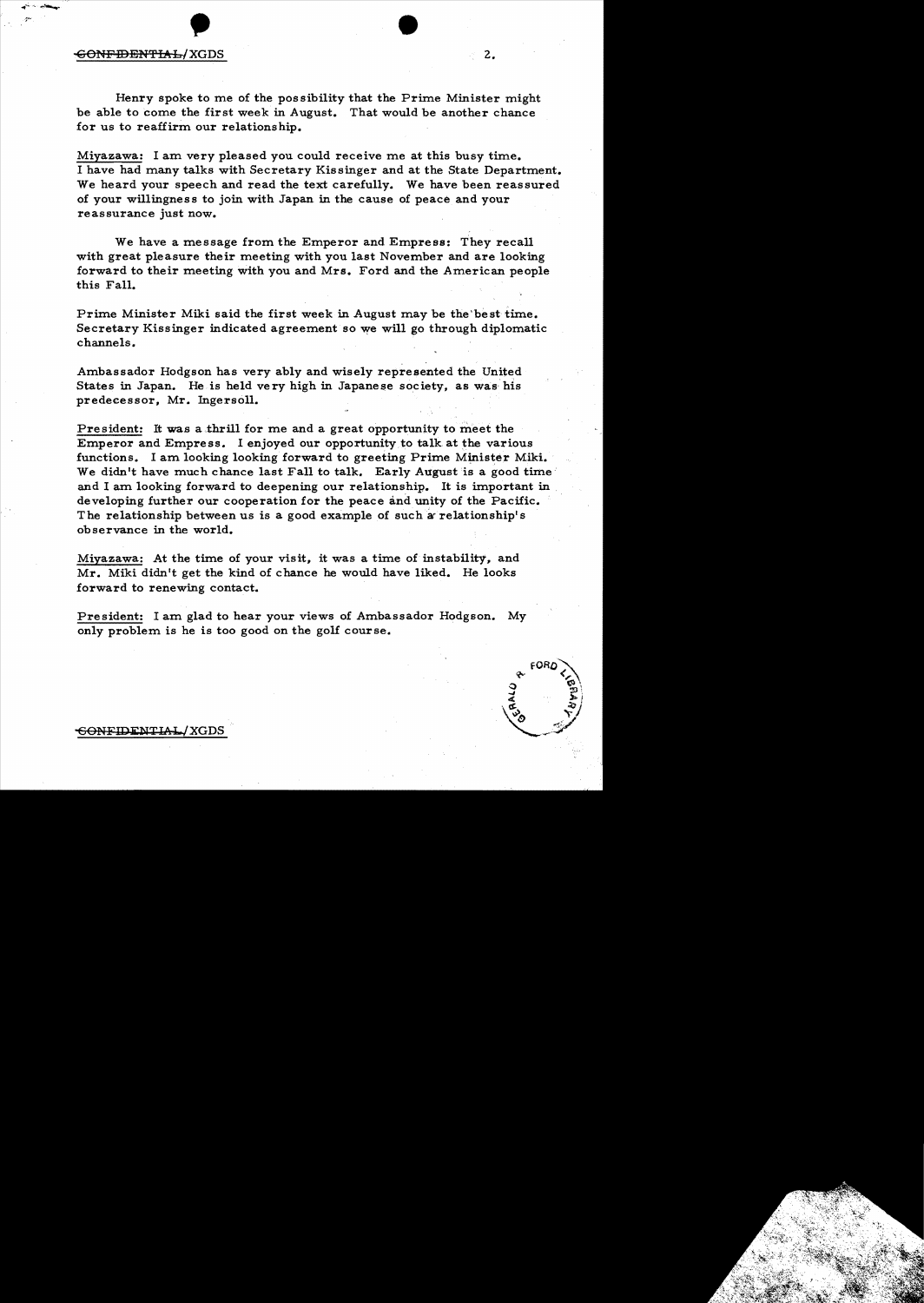Cornerator materials Fund. Picture fin Poper  $M^{\text{L}}$ P/ Hother / Cerita / R/ Hodgover Bookvein We will lime a pres photo and then take business lost fail. 11 11 11 P Very pleased to have chance to see you. Iknow you home been ving being. I have been pierce great of throth Liva pleased & reappears are Matroirotip. I amplicator /c character of an experiment and the public supponent of it R spokent une of prombaty Prin winget bedelets Came 1st wick in any int, That would be written church relaffin our ilotesly M Very placed juncould seeine and at the buy Coint, I have had many talks w/ K + ot Stata! We tund you spend of read ctest company. We base reasonal fran willigens of point Jepan au cause of pense & your réviseance just moin Ung pour Eugen: Jen ce all ce / gard plusion Clannet, last vod. hove tone lasking ferand to their mity en/your broke animale this partl. Mistre 1 vil 1 et courte une danguage de bout time, Il indicated segrament so incorrell Je thun chip claimsels. Hodyson has has very ably & meety reposent **E.O. 12058, SEC. 3.5** NSC MEMO, 11/24/98, STATE DEPT. GUIDELINES, State de v. en 3/11/04<br>BY MAL NARA DATE S/13/04